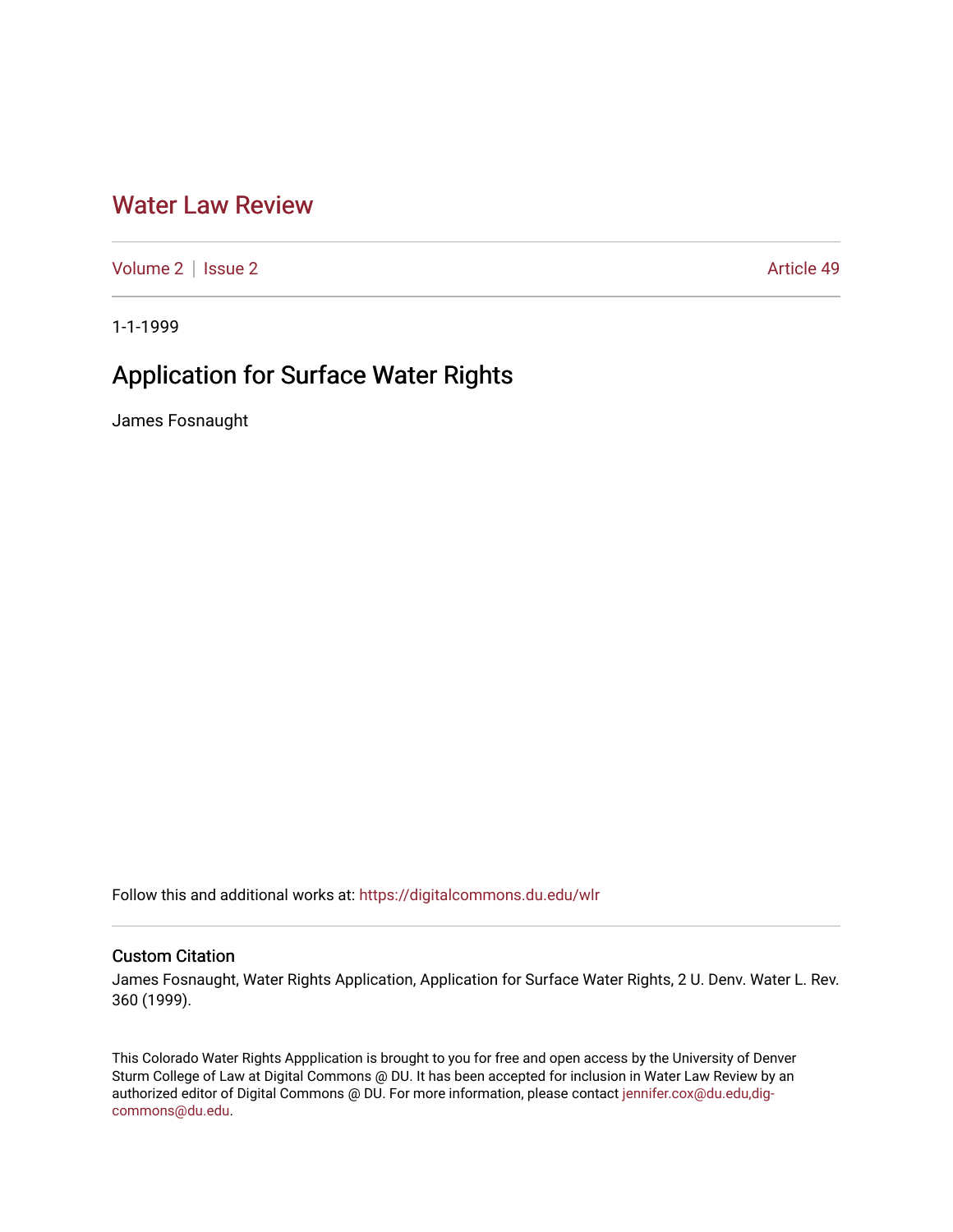town's application. The opposition asks that if the Applicant is claiming to use any municipal effluent return flows for augmentation or exchange, appropriate wastewater treatment standards and accounting procedures be specified to prevent injury or loss of water quality to downstream users. Resulting injury could change the regimen of Clear Creek administration, causing calls at times when there have historically been none. They request sufficient conditions be imposed to prevent such occurrences.

*Chip Cutler*

**APPLICATION** FOR **SURFACE** WATER RIGHTS. Case No. 98CW448 (Water Division **1,** December **10, 1998)** Applicant: City of Golden (Atty. Porzak Browning & Johnson).

#### *1. Application*

The City of Golden ("Golden" or "Applicant") seeks confirmation of absolute water rights on Clear Creek for eight separate existing structures which constitute the City of Golden White Water Course ("Course"); approval of additional conditional water rights for the same eight structures during the months of May, June, July; and approval of conditional water rights for ten additional structures which Golden plans to construct to extend the course.

The existing Course is located in the NWI/4 of the **NE1/4** of section **33, T.3 S.,** R. **70** W. of the **6h** P.M., Jefferson County, Colorado. The structures within the Course begin with a rock deflector designed to control, concentrate, and direct stream flow for the beneficial uses of boating, piscatorial, and general recreation, and include seven dams following the rock deflector.

The extension of the Course for which Golden seeks conditional water rights will consist of approximately ten additional dams designed to control, concentrate, and direct the stream flow for the beneficial uses of boating; piscatorial; and general recreation. The extension will be distributed within the channel of Clear Creek immediately below Structure **8** (the last dam in the existing Course), extending the Course approximately **2,750** feet within the channel, terminating at a point in the SW1/4 of the SWI/4 of section **27,** T. 3 **S.,** R.70 W of the 6th P.M., approximately **1,300** feet north of the south section line and **800** feet east of the west section line, in Jefferson County.

The Applicant seeks confirmation of absolute water rights initiated November **15, 1996,** by the formation of intent to appropriate coupled with actions that manifested such intent sufficient to put third parties on notice, including, but not limited to, the City of Golden's approval of the Course and appropriation of money for the construction of the Course structures. The Applicant claims absolute water rights in the following amounts as measured in cubic feet per second ("cfs") at the Clear Creek at Golden **U.S.G.S.** stream gauge: January **- 101;** February